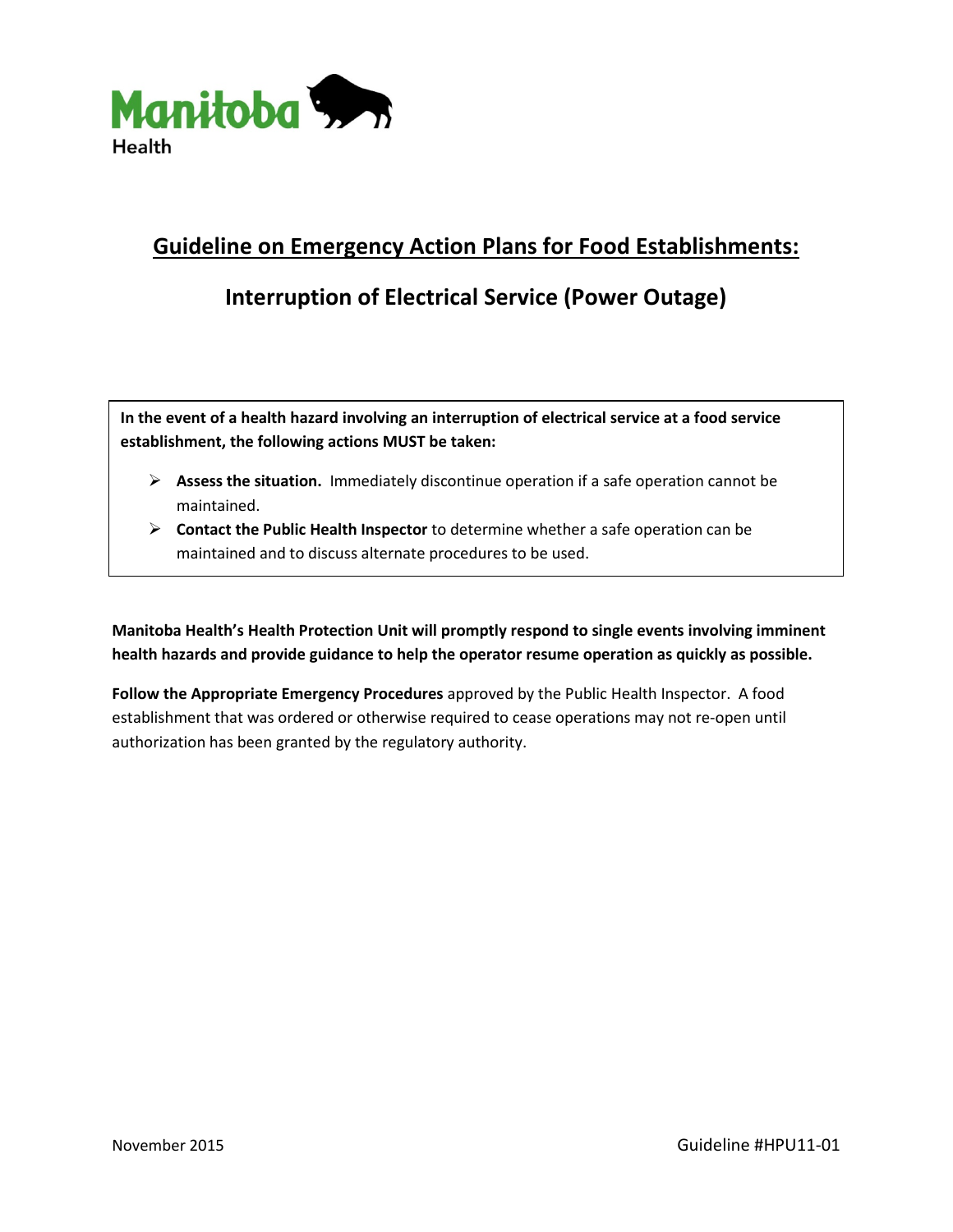# *Response to an Interruption of Electrical Service*

In the event of an interruption of electrical service, determine the impact on other critical infrastructure and services (ie. water supply). A food establishment manager or owner is responsible for conducting both initial and ongoing assessments to ensure compliance with the food safety requirements.

### *Food*

*D*uring an interruption of electrical service, all cooking, hot holding, and refrigeration equipment are non-operational. Potentially hazardous food should be monitored to ensure temperature control, using the Refrigeration Food Safety Guide below.

| Time      | $5-7$ <sup>0</sup> C                                                                  | $8-10^{0}$ C                                                        | 10 <sup>°</sup> C or above                        |
|-----------|---------------------------------------------------------------------------------------|---------------------------------------------------------------------|---------------------------------------------------|
| 0-2 hours | PHF can be sold                                                                       | Immediately cool<br>PHF to $5^{\circ}$ C or below<br>within 2 hours | <b>PHF</b> cannot be<br>sold; destroy the<br>food |
| 2-3 hours | PHF can be sold,<br>but must be cooled<br>to $5^{\circ}$ C or below<br>within 2 hours | Immediately cool<br>PHF to $5^{\circ}$ C or below<br>within 1 hour  |                                                   |
| 4 hours   | Immediately cool<br>PHF to $5^{\circ}$ C or<br>below within 1 hour                    | PHF cannot be sold;<br>destroy the food                             |                                                   |
| 5+ hours  | PHF cannot be<br>sold; destroy the<br>food                                            |                                                                     |                                                   |

#### **Refrigeration Food Safety Guide: Cold Food Temperature Guide**

 $\triangleright$  Frozen foods that remain solid and do not show evidence of thawing (ie. weeping, stains, physical depreciation, damage) may be refrozen.

#### **If it is determined that food must be discarded:**

- **Document** the type and amount of food, costs, and the reason for disposal (for insurance, health department, and other regulatory purposes).
	- o Remove to a designated condemned food storage area away from food preparation and equipment storage.
	- o Discarded food should be denatured and placed in an outside refuse bin for removal
	- o A warning label should be placed on all denatured food packaging to alert potential scavengers that the food is poisonous.
	- o Large volumes of food should be disposed of by a refuse disposal company as soon as possible.
	- $\circ$  If the food must be retained until the distributor can credit the facility, it must be clearly labeled as "NOT FOR SALE".